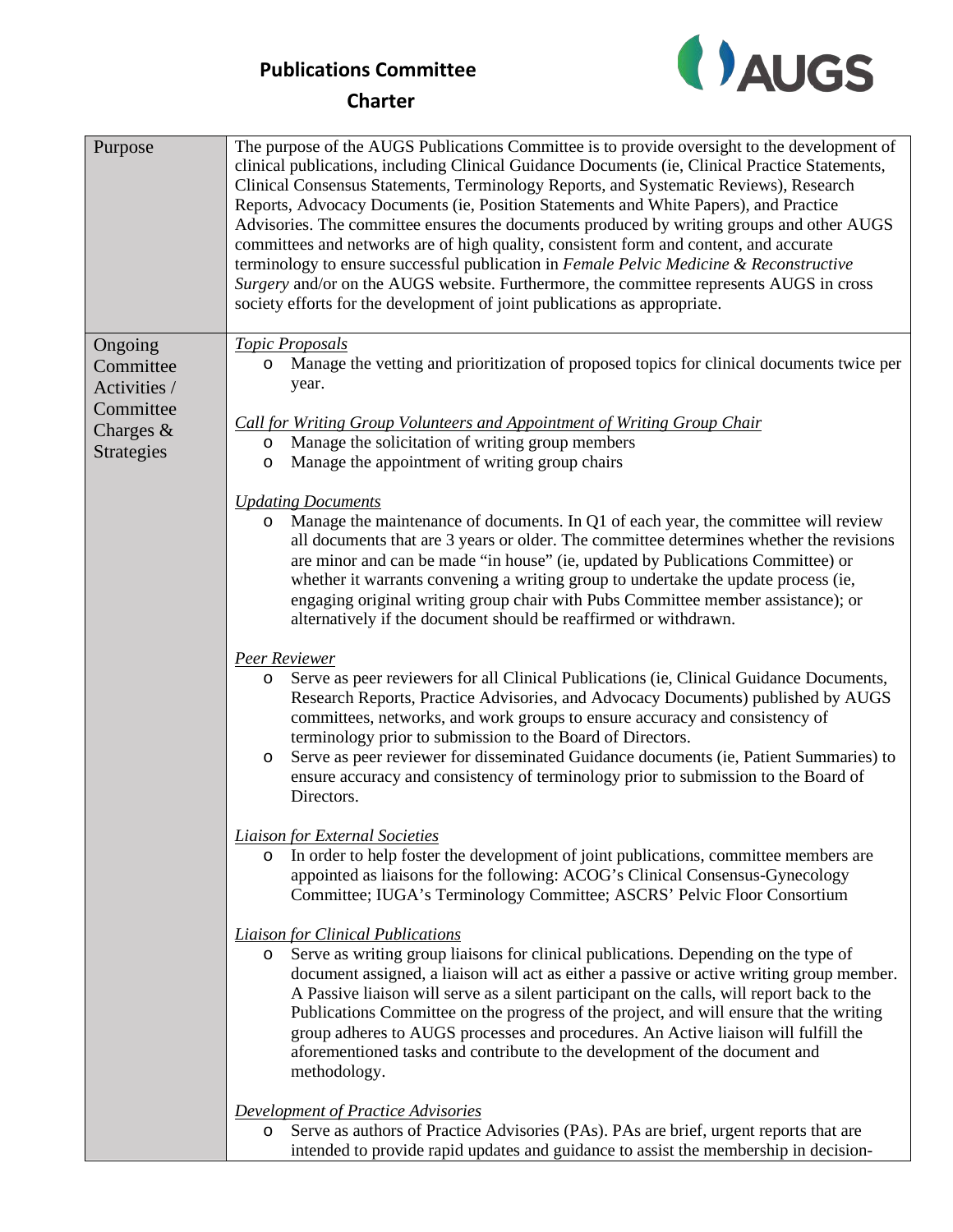

#### **Charter**

|                  | making areas of clinical care and patient safety. PAs are written by the Publications<br>Committee and approved by the Board of Directors.                                                                                                                    |
|------------------|---------------------------------------------------------------------------------------------------------------------------------------------------------------------------------------------------------------------------------------------------------------|
|                  |                                                                                                                                                                                                                                                               |
| Roles and        | Chair:                                                                                                                                                                                                                                                        |
| Responsibilities | Help structure agenda for meetings.<br>$\circ$                                                                                                                                                                                                                |
|                  | Run an effective meeting to ensure involvement of committee members and the<br>O                                                                                                                                                                              |
|                  | advancement of activities and charges.                                                                                                                                                                                                                        |
|                  | Communication with the staff and Board liaison before and after each Board meeting to<br>$\circ$<br>share updates from the Committee and to hear about new Board initiatives. Report back<br>to the full committee on each discussion with the Board liaison. |
|                  | Identify, mentor, and groom the next Chair of the Committee.<br>O                                                                                                                                                                                             |
|                  | Assist with structure and selection of committee members.<br>O                                                                                                                                                                                                |
|                  | Serve as author or reviewer of AUGS Clinical documents as needed<br>O                                                                                                                                                                                         |
|                  | Vice Chair:                                                                                                                                                                                                                                                   |
|                  | Support the Committee Chair to ensure responsibilities are met in a timely manner.<br>$\circ$                                                                                                                                                                 |
|                  | Serve as interim Committee Chair in the absence of the Chair.<br>$\circ$                                                                                                                                                                                      |
|                  | Recommend to the Governance Committee individuals to serve as the next Vice Chair.<br>$\circ$                                                                                                                                                                 |
|                  | Ascend to the position of Chair.<br>$\circ$                                                                                                                                                                                                                   |
|                  | Serve as author or reviewer of AUGS Clinical documents as needed<br>$\circ$                                                                                                                                                                                   |
|                  | Members:                                                                                                                                                                                                                                                      |
|                  | Be prepared and actively participate on all conference calls and meetings.<br>$\circ$                                                                                                                                                                         |
|                  | Work on projects as delegated by the Chair.<br>O                                                                                                                                                                                                              |
|                  | Serve as writing group liaisons. Depending on the type of document assigned, each<br>$\circ$                                                                                                                                                                  |
|                  | member will act as either a passive or active writing group liaison. A Passive liaison will                                                                                                                                                                   |
|                  | serve as a silent participant on the calls, will report back to the Publications Committee                                                                                                                                                                    |
|                  | on the progress of the project, and will ensure that the writing group adheres to AUGS                                                                                                                                                                        |
|                  | processes and procedures. An Active liaison will fulfill the aforementioned tasks and<br>contribute to the development of the document and methodology.                                                                                                       |
|                  | *AUGS-Only Advocacy Documents                                                                                                                                                                                                                                 |
|                  | Serve in a passive role on the writing group.                                                                                                                                                                                                                 |
|                  | Participate on monthly conference calls, report back to the Publications                                                                                                                                                                                      |
|                  | Committee on the progress of the project, and ensure that the writing group adheres                                                                                                                                                                           |
|                  | to processes and procedures.                                                                                                                                                                                                                                  |
|                  | *AUGS Joint Documents                                                                                                                                                                                                                                         |
|                  | Serve in a passive role on the writing group.                                                                                                                                                                                                                 |
|                  | Serve as a silent participant on the calls, report back to the Publications                                                                                                                                                                                   |
|                  | Committee on the progress of the project, and ensure that the AUGS representatives                                                                                                                                                                            |
|                  | on the writing group adhere to AUGS processes and procedures.                                                                                                                                                                                                 |
|                  | *AUGS-Only Clinical Guidance Documents                                                                                                                                                                                                                        |
|                  | Serve in an active role on the writing group.<br>Provide overview of document development process for CPS and CCS and serve<br>Ξ                                                                                                                              |
|                  | as a resource to the writing group to ensure a consistent process is followed                                                                                                                                                                                 |
|                  | Drive the development of the Methodology section to establish a transparent and<br>г                                                                                                                                                                          |
|                  | explicit process for the development of the publication                                                                                                                                                                                                       |
|                  | Participate on monthly conference calls, report back to the Publications                                                                                                                                                                                      |
|                  | Committee on the progress of the project, and ensure that the writing group adheres                                                                                                                                                                           |
|                  | to AUGS processes and procedures.                                                                                                                                                                                                                             |
|                  | Serve as peer reviewers for Clinical Guidance Documents, Practice Advisories, and<br>O                                                                                                                                                                        |
|                  | Advocacy Documents prior to submission to the Board of Directors for approval.                                                                                                                                                                                |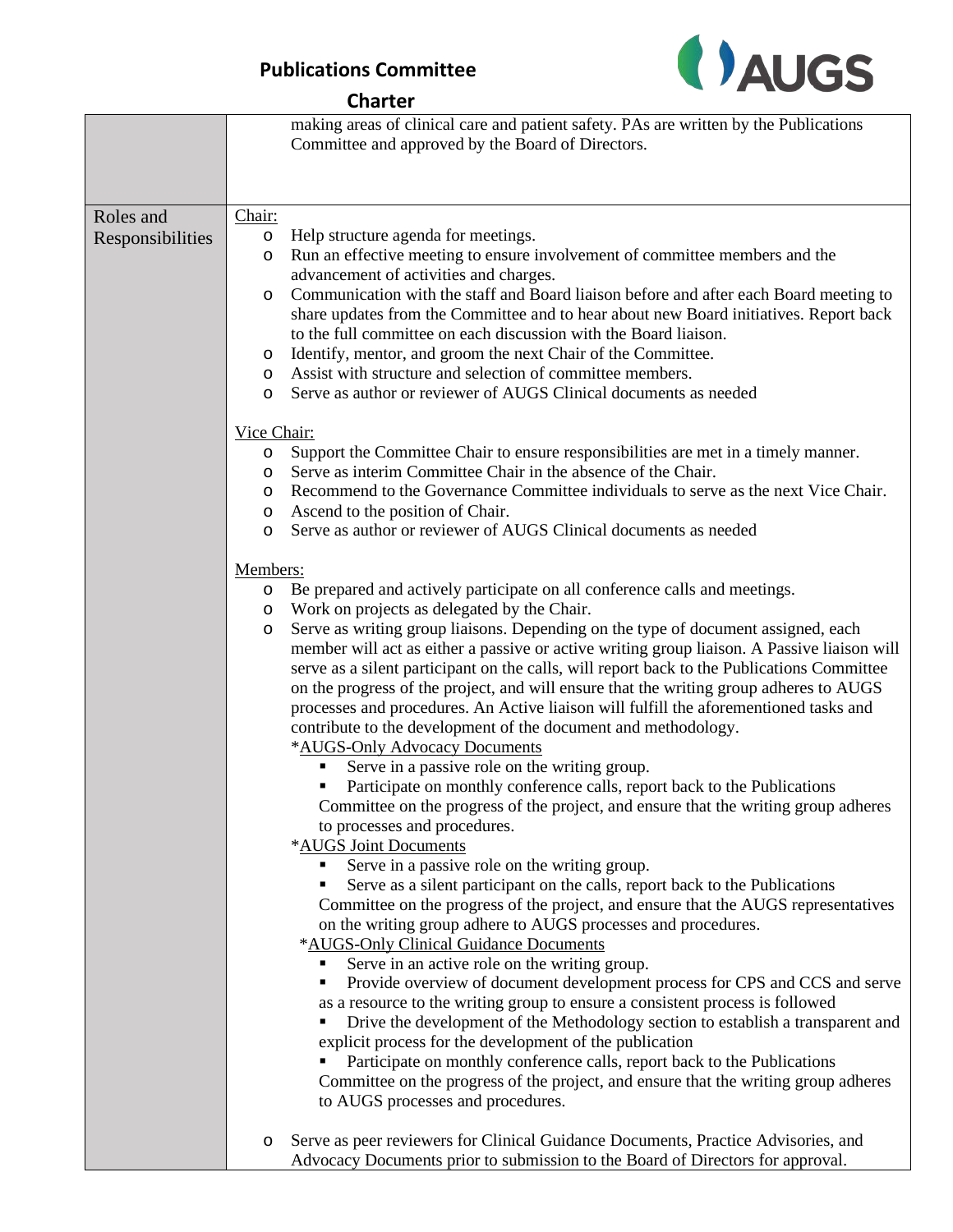

|                          | Assess publications that are older than 3 years to determine if they need to be reaffirmed,<br>O<br>updated, or withdrawn<br>Serve as authors for updating AUGS clinical documents<br>O<br>Serve as authors for developing Practice Advisories<br>O                                                                                                                                                                                                                                |
|--------------------------|------------------------------------------------------------------------------------------------------------------------------------------------------------------------------------------------------------------------------------------------------------------------------------------------------------------------------------------------------------------------------------------------------------------------------------------------------------------------------------|
| Expected<br>Commitment   | The committee meets once a month via conference call. Committee members are expected to<br>review all agenda/materials prior to each monthly call, participate on projects as assigned; review<br>documents as assigned, and attend the in-person meeting held during the Annual Scientific<br>Meeting.                                                                                                                                                                            |
| Committee<br>Composition | The Publications Committee is comprised of a Chair, Vice Chair, and 10-12 additional members.<br>An AUGS Board member serves as a liaison to this Committee. One position on the committee<br>should be filled by a junior member who is less than five years post training/fellow<br>representative. There are currently 4 committee members who act as liaisons for the following:<br>ACOG; IUGA Terminology Committee; ASCRS Pelvic Floor Consortium; FPMRS Social<br>Media     |
| Committee<br>Terms       | All committee members serve a 1-year term and are eligible for reappointment for up to 2<br>additional consecutive terms (up to 3 years of service). Terms may be extended for those holding<br>a liaison position, as noted above. Terms run November $1 -$ October 31. The Committee Chair<br>and Vice Chair each serve a 3-year term.                                                                                                                                           |
| <b>COI</b>               | The Chair and Vice Chair may not have Direct Financial Relationships with Companies<br>O<br>during their term.<br>During the Chair and Vice Chair's term, they may not hold volunteer roles with<br>$\circ$<br>related professional associations (eg, AAGL, ACOG, AUA, ICS, IUGA, SGS, SUFU)<br>in the following positions: Journal Editor or Co-Editor; Chair or Vice Chair for<br>committees that publish Terminology, Clinical Publications, Systematic Reviews, or<br>Research |
| Committee                | <b>Committee Members:</b><br>Desire to advance the mission of AUGS                                                                                                                                                                                                                                                                                                                                                                                                                 |
| Requirements             | $\circ$<br>Ability to make the necessary time commitment<br>O<br>Must be a Society member in good standing<br>O<br>Ability to attend and actively participate on conference calls<br>O<br>Editorial skills<br>O<br>Prior experience with manuscript development and editing<br>O<br>Interest in guideline development methodology<br>$\circ$<br>High-level understanding of current state of practice in FPMRS and AUGS priorities<br>$\circ$                                      |
|                          | Committee Chair:<br>In addition to the above requirements, when possible, the Chair should have previously<br>$\circ$                                                                                                                                                                                                                                                                                                                                                              |
|                          | served as the Committee Vice Chair.<br>Prior experience with manuscript development and editing<br>$\circ$<br>Political savviness when working with leaders from related associations, such as IUGA<br>$\circ$<br>and ICS                                                                                                                                                                                                                                                          |
|                          | Candidate must be at least 10 years post-fellowship<br>$\circ$<br>Strong leadership skills with a collaborative approach to ensure participation from all<br>$\circ$                                                                                                                                                                                                                                                                                                               |
|                          | committee members<br>The Chair and Vice Chair may not have Direct Financial Relationships with Companies<br>O                                                                                                                                                                                                                                                                                                                                                                      |
|                          | during their term.<br>During the Chair and Vice Chair's term, they may not hold volunteer roles with related<br>professional associations (eg, AAGL, ACOG, AUA, ICS, IUGA, SGS, SUFU) in the following                                                                                                                                                                                                                                                                             |